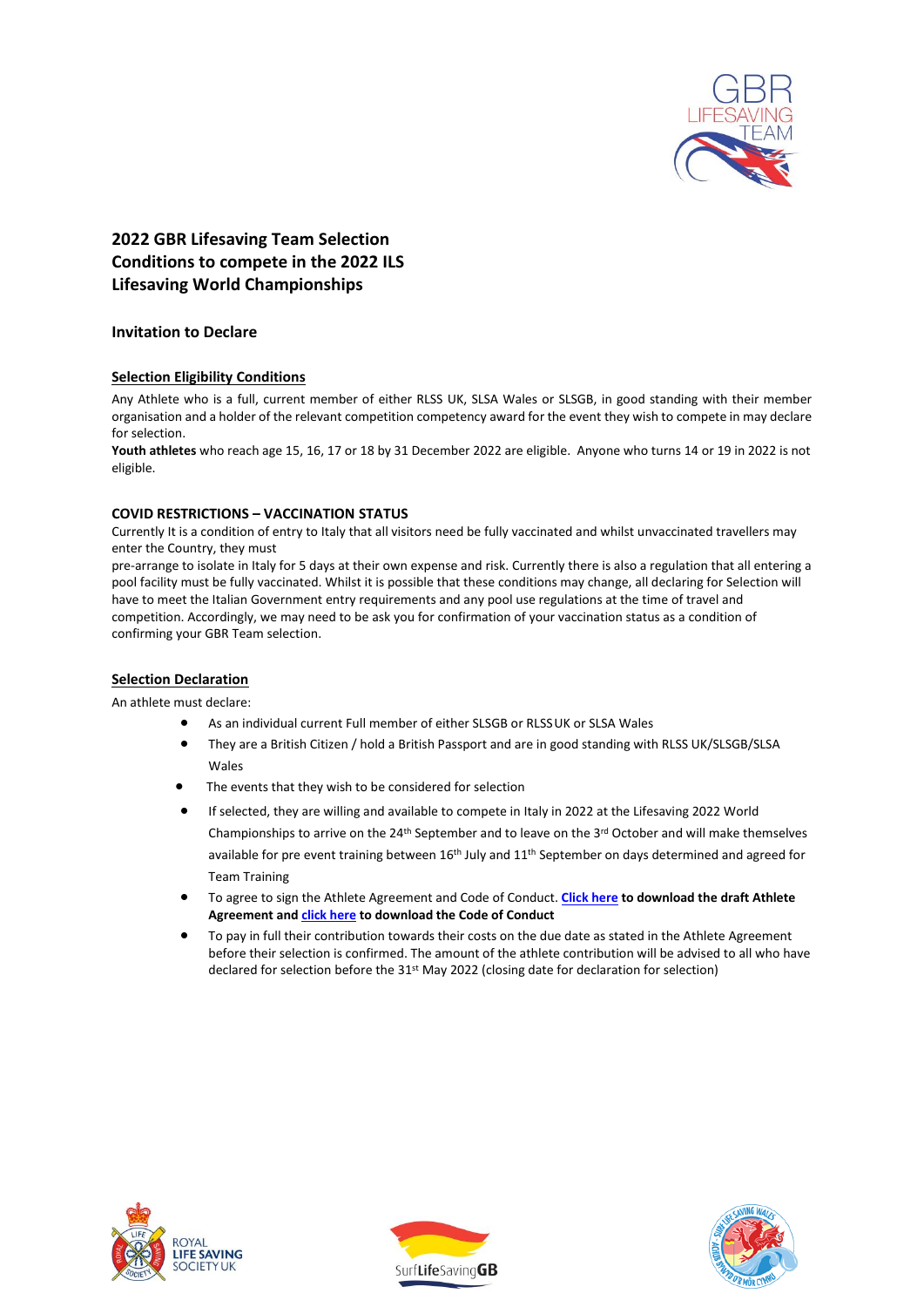

#### **Selection**

Athletes declaring for selection in their respective chosen events will be considered by the Selectors to already be in the highest levels of preparation for International competition and will have either proved or be able to clearly evidence potential to compete at the highest levels in the 2022 World Championships.

The aim is to select a GBR Team of athletes who have demonstrated a commitment to year-round training who will fully support each other as a team to compete at the highest level to achieve the highest possible Team Ranking position outcome.

#### **Selectors**

The Selection Panel will be: The Open Team Manager The Youth Team Manager The Ocean/Beach Coach The Pool Coach An independent Pool Competition Expert An independent Ocean/Beach Competition Expert

#### **The decisions of the Selectors relating to Athlete Performance will be final and cannot be challenged**

A Protest may only be made if the selection process has not been followed and this can be clearly and independently evidenced and shown to have impacted a selection decision. An opinion without evidence will not be considered as grounds for a protest. A protest must be made in writing by the 9.0 am on 15<sup>th</sup> July 2022 together with all the evidence and a deposit of £50. The deposit will be forfeited if the protest is not upheld.

The Selectors have the right to deselect an Athlete at any time for reasons that may include, but is not exclusive to, an unexpected drop in performance, non-attendance at training and competition, poor attitude/behavior, or a breach of the Code of Conduct.

# **Selection Time Table and Key Dates**

| OPENING OF ATHLETE DECLARATION FOR SELECTION                       | 4 <sup>th</sup> February                |
|--------------------------------------------------------------------|-----------------------------------------|
| CONFIRMATION OF TEAM UK DEPARTURE/ARRIVAL AIRPORT                  | 8 <sup>th</sup> April                   |
| SUMMARY PROVISIONAL BUDGET FOR INDICATION OF ATHLETE CONTRIBUTION  | 18th April                              |
| ATHLETE CONTRIBUTION AMOUNT CONFIRMED NO LATER THAN                | 31st May                                |
| CLOSING OF ATHLETE DECLARATION FOR SELECTION                       | 31 <sup>st</sup> May                    |
| ALL ATHLETES TO ATTEND BEACH TRIALS                                | 11 <sup>th</sup> /12 <sup>th</sup> June |
| (BACK UP 18 <sup>th</sup> /19 <sup>th</sup> June)                  |                                         |
| COMPLETION OF SELECTION PROCESS BY SELECTORS                       | $27TH$ June                             |
| OFFER OF ATHLETE CONTRACTS                                         | $1st$ July                              |
| ATHLETE CONFIRMATION OF TRAVEL ARRANGEMENTS (Own or Team)          | 4 <sup>th</sup> July                    |
| CLOSING DATE FOR SIGNED CONTRACTS AND PAYMENT BY ATHLETE           | 8 <sup>th</sup> July                    |
| SELECTION OF RESERVES (IF Required)                                | 9 <sup>th</sup> /10 <sup>th</sup> July  |
| ANNOUNCEMENT OF TEAMS                                              | 11 <sup>th</sup> July                   |
| PROTEST CLOSING DATE                                               | 15 <sup>th</sup> July                   |
| ATHLETE REQUEST FOR EQUIPMENT TRANSPORTATION                       | 29th July                               |
| PARENT/GUARDIAN REQUEST FOR ACCOMPANIED TRAVEL                     | 8 <sup>th</sup> August                  |
| TRAVEL/ ARRIVAL AT EVENT HOTEL                                     | 24 <sup>th</sup> Sept                   |
| <b>DEPARTURE EVENT HOTEL</b>                                       | 3rd Oct                                 |
| (TEAM TRAINING DATES to be announced before 11 <sup>th</sup> July) |                                         |





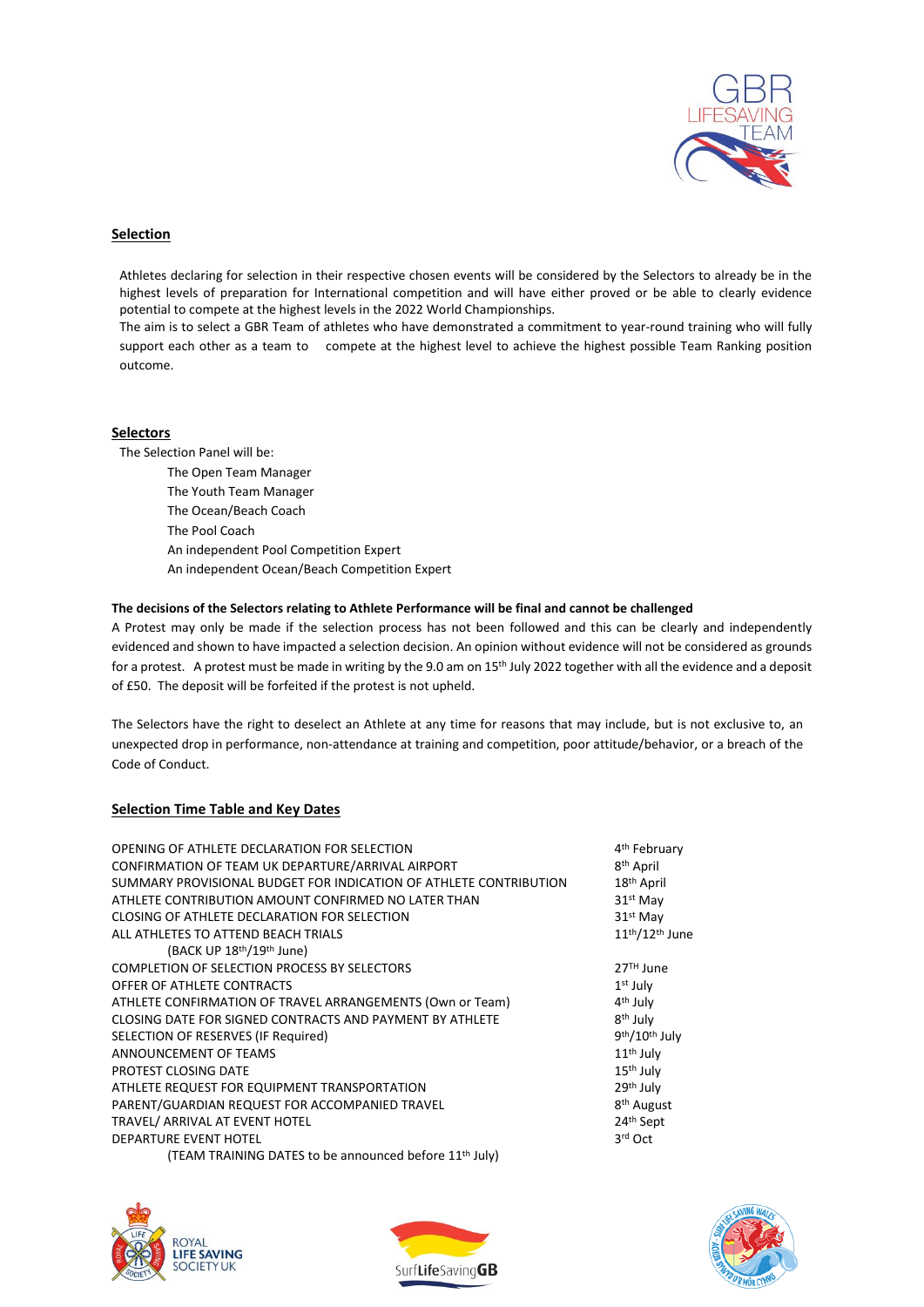

#### **Selection Events**

#### **POOL**

Pool times achieved in events from 1 October 2021 to 31 May 2022 must be submitted and fully referenced for selection purposes.

The events must be sanctioned by a national governing body, operated in accordance with ILS rules and have fully published results.

Future UK based events that meet the above criteria are:

| SLSA Wales Still waters Championships 2022           | $28th - 29th$ Mav                       |
|------------------------------------------------------|-----------------------------------------|
| RLSS UK National Speed Lifesaving Championships 2022 | $12th - 13th$ March                     |
| SLSGB National Youth/Open Championships 2022         | $23^{\text{rd}} - 24^{\text{th}}$ April |

Athletes will submit their own results by email to **oneteamadmin@slsgb.org.uk** with all relevant information for verification by the Selection Team

#### **BEACH OCEAN**

Location Branksome Chine

Selectors wish ALL athletes in selection to attend only one Beach/Ocean event to have the opportunity of seeing athletes competing against the best level available and also to test those in more events than they would voluntarily self-declare to race in.

#### **It is a condition of Selection that all Athletes must attend this event even if they have declared for Pool event selection only.**

Failure to attend shall not be grounds for a protest. The event will be held over 2 days

#### **Date for the event is 11th/12th June**

The back up date is 18th /19th June

**Athletes must be available for both dates in the event that the first date has to be cancelled due to adverse weather.**

# **Team Reserves**

Selectors will name Reserve Athletes who may be called upon at any time after the Team is announced to take a place in the team due to the displacement of a selected team athlete

There will be one named male and one female reserves for each of the Youth Team and the Open Team

Reserves must fully comply with the Selection Eligibility Conditions and the Selection Declaration Requirements and will be required to sign the Athlete Contract but only to pay the Athlete Contribution when confirmed as a full team member on the due date as set out in the Athlete Contract

They will not travel to the World Championships unless and until asked to become a full team member and have paid in full their Athlete Contribution

Reserves are expected to take part in all scheduled pre-event training prior to the Team Departure date to the event.